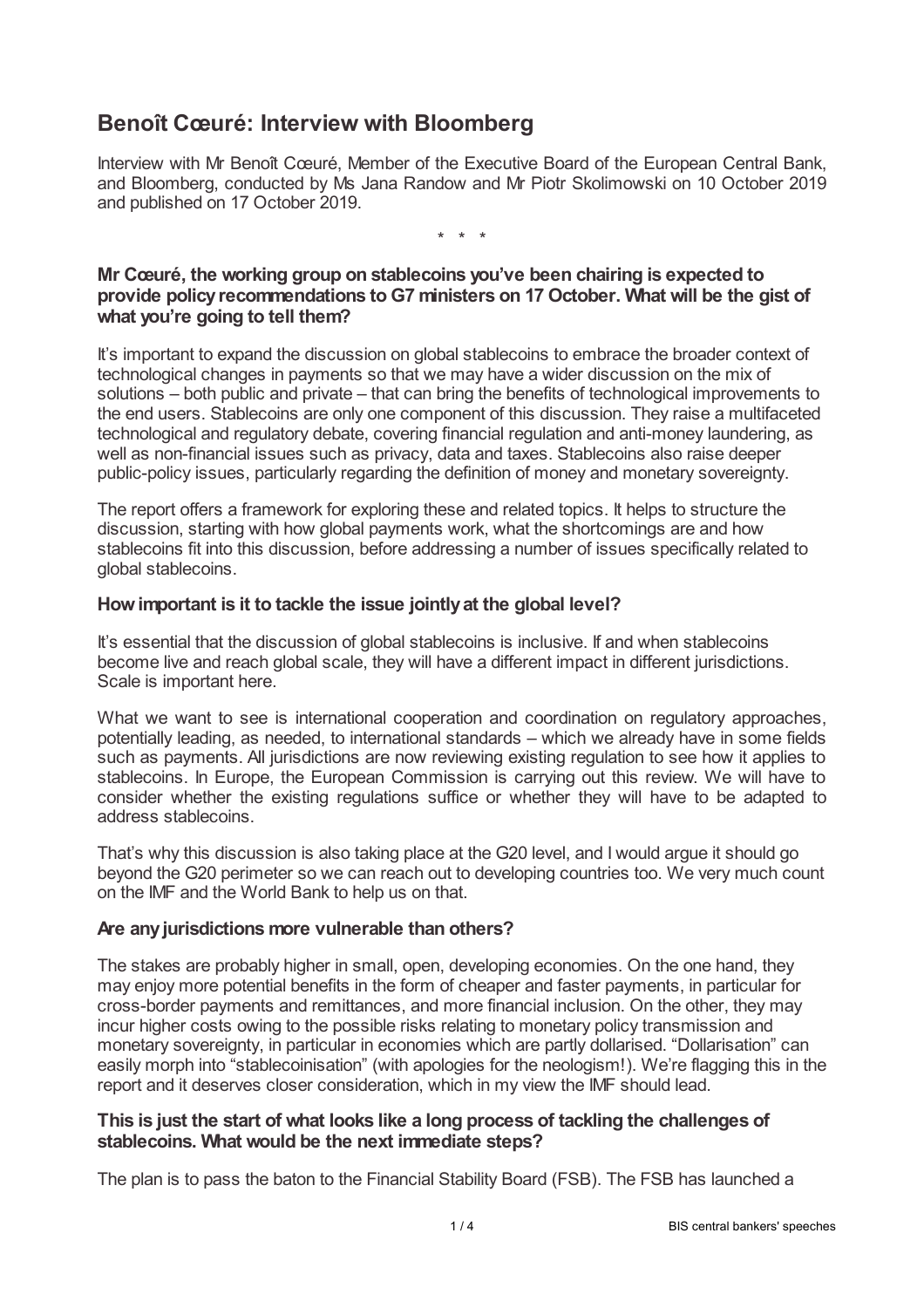new working group on the regulatory implications of stablecoins, which I co-chair with Chia Der Jiun from the Monetary Authority of Singapore. This group will focus on regulatory frameworks and approaches, starting with a stocktake of how different jurisdictions intend to deal with stablecoins. This will feed into a report that will be submitted for public consultation in April 2020.

## **Can you give us a flavour of the scope of the challenges stablecoin projects involve?**

The list of issues raised by all stablecoin projects is already quite long, as you know from our July report. They relate to legal certainty – to put it simply, on what or whom is the stablecoin a claim – and also to the governance and the architecture of each project. Other aspects have to do with compliance with money laundering and anti-terrorism financing rules and the question of whether a stablecoin payment system is safe and efficient enough. We can use existing international standards as a reference in this regard.

Then there are issues related to operational resilience and cybersecurity, market integrity and investor protection, and data protection, particularly segregation between payment data and data being produced in a social network. And you have issues with tax compliance.

Whenever these projects are based on existing global networks, there's a chance that they may reach a critical size very quickly, which raises additional potential issues relating to financial stability, monetary policy and the functioning of the international monetary system.

#### **According to Kenneth Rogoff, some prominent central banker told himthe goal is to regulate Libra into oblivion. Is that a sentiment you share?**

The G7 report is not technology-specific and it is not company-specific. There are different stablecoin projects and there will be new ones. We want to set principles that are applicable to all. It's too early in the process to say whether individual projects will meet these principles.

There is certainly no judgement that stablecoins shouldn't exist. In the case of Europe, neither the Commission nor the ECB intend to make Europe a no-fly zone for stablecoins. But stablecoins will have to meet the highest regulatory standards and adhere to broader public policy goals. When we talk about people's money, there is no trade-off between innovation and safety. We want to see both, as we do for any payment instrument.

Depending on the design and the details of each stablecoin initiative, the approval would be contingent on meeting the highest existing standards. It might also require new regulations and be contingent on adherence to broader public-policy goals. The bottom line is that the bar will be very high and it's too early to tell whether it will be reached.

#### **Are there anyprojects that might be easier to handle than others?**

I see substantial differences between projects aimed at retail participants and those confined to the wholesale world. It's more likely in my view that existing regulations would broadly apply to wholesale projects rather than to retail projects. But it's all very tentative and there's no conclusion yet.

#### **With Libra, we're looking at a player that'll dominate the market. Is that a concern you have?**

In the discussion on fintech regulation we've been accustomed to discussing small-scale projects. By and large, until recently, we've taken a sandbox approach to fintech regulation under which we could afford to give projects a chance and see how risks materialise. That's possible when the project is small enough. But now we have an elephant in the sandbox. So that approach doesn't work anymore.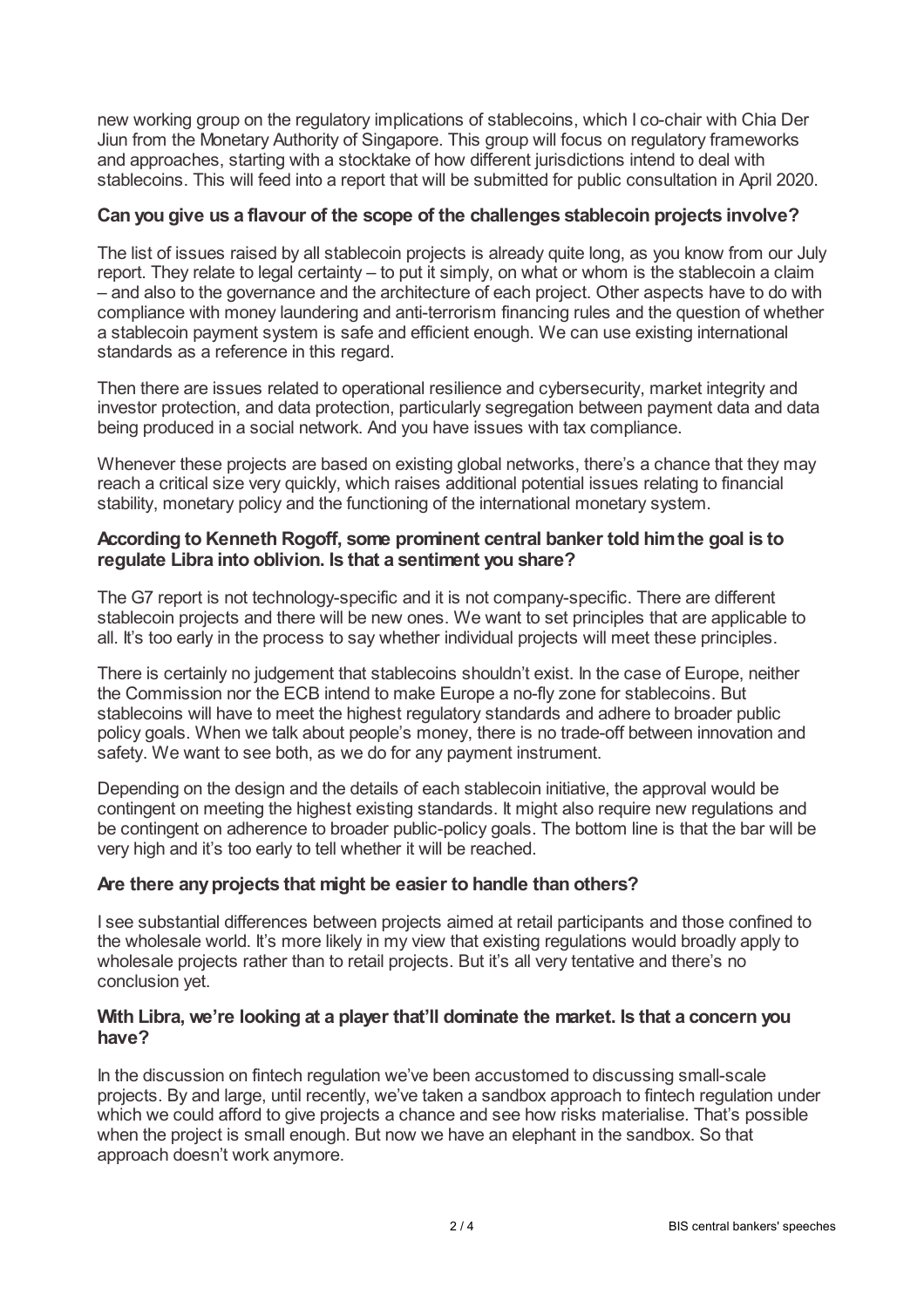What happens if the coin reaches a global scale? You have questions relating to the fair use of client data and to possible services that may not be planned initially, but could develop in the ecosystem, like what happens if a deposit-taking or lending activity emerges around the stablecoin, in which case it should be regulated as banking activity.

## **Are we then at the beginning of an historic shift in our approach toward moneyand payments?**

The payment universe, both locally and globally, has evolved very rapidly over the past five years. The last wave of technological change in payments was 20 years ago when central banks introduced real-time gross settlement systems (in our case, TARGET followed by TARGET2). The new wave is more focused on retail payments and driven by technology.

Before passing any judgement, we have to start from the principle that innovation is good because it makes payments cheaper and faster. That's an area where we're learning a great deal from our African and Latin American colleagues. There's a lot of leapfrogging toward innovative solutions. In the end, the new landscape will be a mix of public and private solutions.

So the key question for the years to come is how to combine core public infrastructures like the ECB's fast payment platform, TIPS, with private systems, and what impulse central banks can give to make this happen in an integrated way. This is a particular challenge in Europe where the retail payment world remains fragmented along national lines. The Eurosystem is working on it. We'd better act fast here, because we don't want this new world of payments to be dominated solely by US and Chinese actors. Europe has a particular interest in developing its own approach and standards so it can be safe and efficient at home and attractive as an international reference.

# **Howdo stablecoins, private and public, fit into this discussion?**

Stablecoins have the potential to leverage technological change to bring new and cheaper services to customers – provided that the long list of risks I highlighted is addressed properly. You're asking me whether a public stablecoin will also fit into this landscape. That's an area where we're treading very carefully because the prospects differ across jurisdictions. Central bank digital currencies (CBDCs) raise a number of serious questions to which we don't yet have answers. Although they might look like an attractive proposition for individuals wishing to reap the benefits of technology while holding a safe store of value, they may have shortcomings of their own: there are many ways to implement CBDCs, which we need to study carefully. If they make bank funding more fragile and more vulnerable to liquidity shocks and bank runs, then they might be bad for financial stability and financial intermediation. Central banks shouldn't have their heads in the sand and avoid that discussion. At the same time, we have to think through the consequences.

# **If people have access to digital central bank money, isn't the central bank entering an unfair competition with the private sector?**

If the demand for cash in a country collapses, citizens would be left with no option but to use commercial money, even for small payments. There's a good case to be made that citizens should be offered the option of using central bank money for small payments, even in a digital world. You have an overarching public-policy goal, which is trust in the currency. But again, we have to think through the consequences. As long as CBDCs are using new technologies to do what we already do – issuing money – in a more cost-effective way, I'm all for it. But if that implies a world where the central bank is crowding out private banks and attracting all deposits; a world where the central bank is disintermediating private financial intermediation, then that would not be a place where we want to be, because we're a market economy and we need competition to generate innovation in the first place.

# **All those arguments taken into account, are CBDCs part of our financial future?**